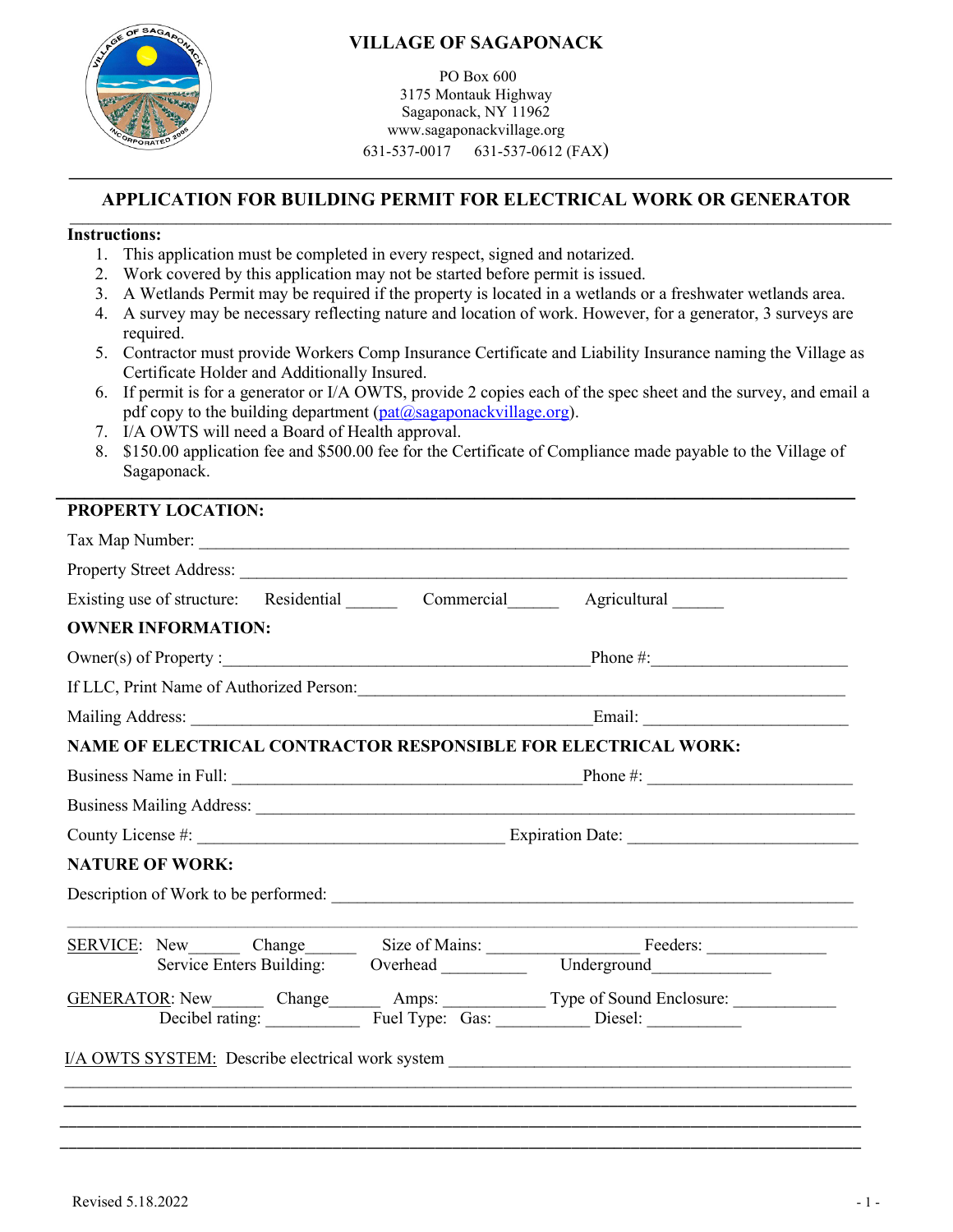|                       |  | Signature: |                           |
|-----------------------|--|------------|---------------------------|
|                       |  |            | Owner                     |
|                       |  | Date:      |                           |
| Notary Public         |  |            |                           |
|                       |  |            |                           |
|                       |  |            |                           |
| <b>APPROVAL DATE:</b> |  |            | <b>Building Inspector</b> |

\_\_\_\_\_\_\_\_\_\_\_\_\_\_\_\_\_\_\_\_\_\_\_\_\_\_\_\_\_\_\_\_\_\_\_\_\_\_\_\_\_\_\_\_\_\_\_\_\_\_\_\_\_\_\_\_\_\_\_\_\_\_\_\_\_\_\_\_\_\_\_\_\_\_\_\_\_\_\_\_\_\_\_\_\_\_\_\_\_\_\_\_\_\_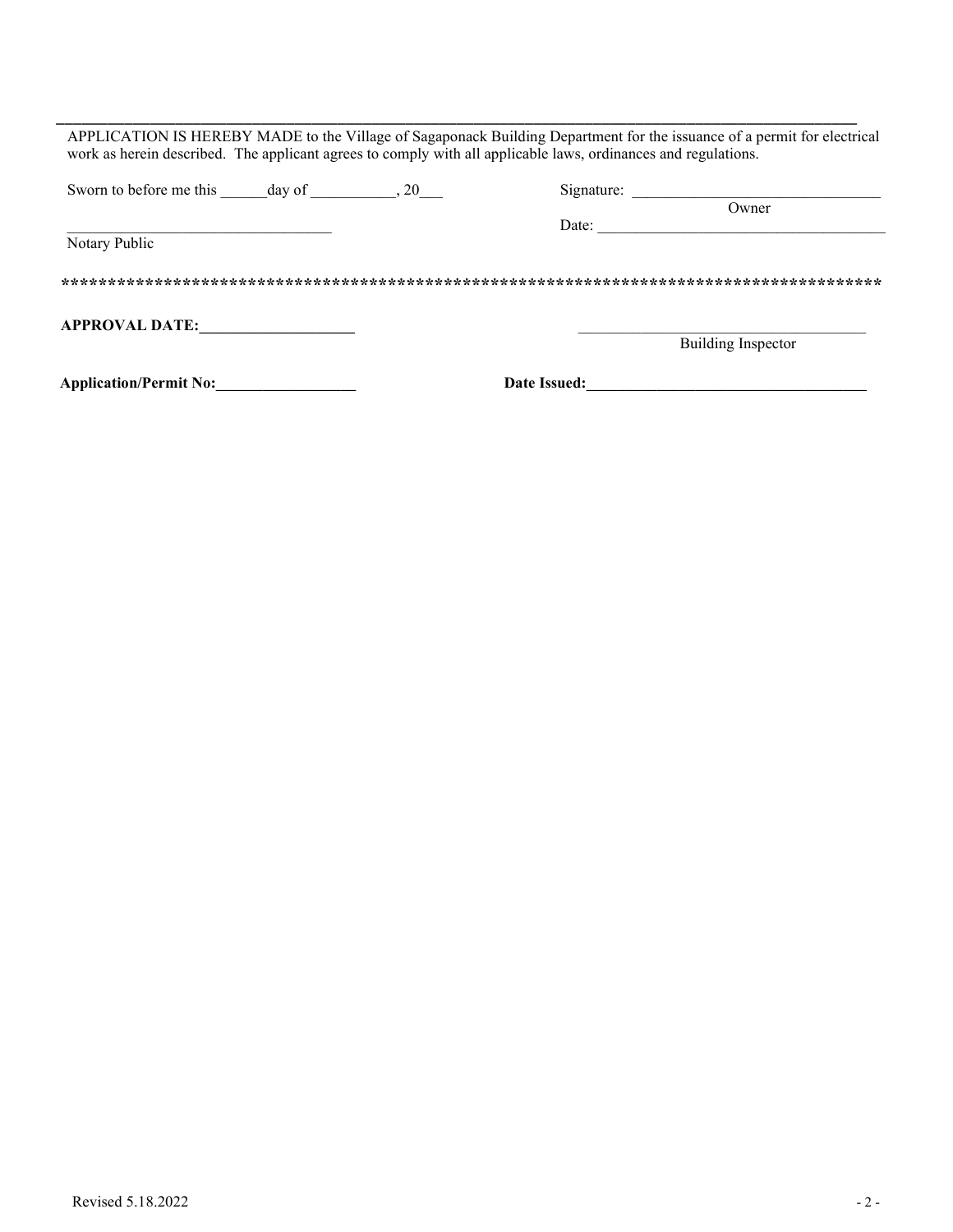

## **VILLAGE OF SAGAPONACK**

PO Box 600 3175 Montauk Highway Sagaponack, NY 11962 www.sagaponackvillage.org 631-537-0017 631-537-0612 (FAX)

# **BUILDING PERMIT FOR ELECTRICAL WORK OR GENERATOR**

## **OWNER'S AUTHORIZATION AND CONSENT**

| <b>STATE OF NEW YORK</b>                             |    |                                                                                        |                         |  |  |  |
|------------------------------------------------------|----|----------------------------------------------------------------------------------------|-------------------------|--|--|--|
| <b>COUNTY OF</b>                                     |    | SS.                                                                                    |                         |  |  |  |
|                                                      |    |                                                                                        | being duly sworn depose |  |  |  |
| and say:                                             |    |                                                                                        |                         |  |  |  |
|                                                      | 1. | The undersigned are the sole owners of premises at                                     |                         |  |  |  |
|                                                      | 2. | The undersigned are the applicant(s) for a building permit.                            |                         |  |  |  |
|                                                      | 3. | The undersigned consent to entry and inspection of the above premises as needed by the |                         |  |  |  |
| Building Inspector.                                  |    |                                                                                        |                         |  |  |  |
|                                                      | 4. |                                                                                        |                         |  |  |  |
|                                                      |    |                                                                                        |                         |  |  |  |
|                                                      |    | officials and agencies of the Village of Sagaponack.                                   |                         |  |  |  |
|                                                      |    |                                                                                        |                         |  |  |  |
| Sworn to before this<br>$\frac{day \text{ of }$ 0.20 |    |                                                                                        | Print Name              |  |  |  |
| Notary Public                                        |    |                                                                                        | Signature of Owner      |  |  |  |
| Sworn to before this                                 |    |                                                                                        | Print Name              |  |  |  |
| Notary Public                                        |    |                                                                                        | Signature of Owner      |  |  |  |